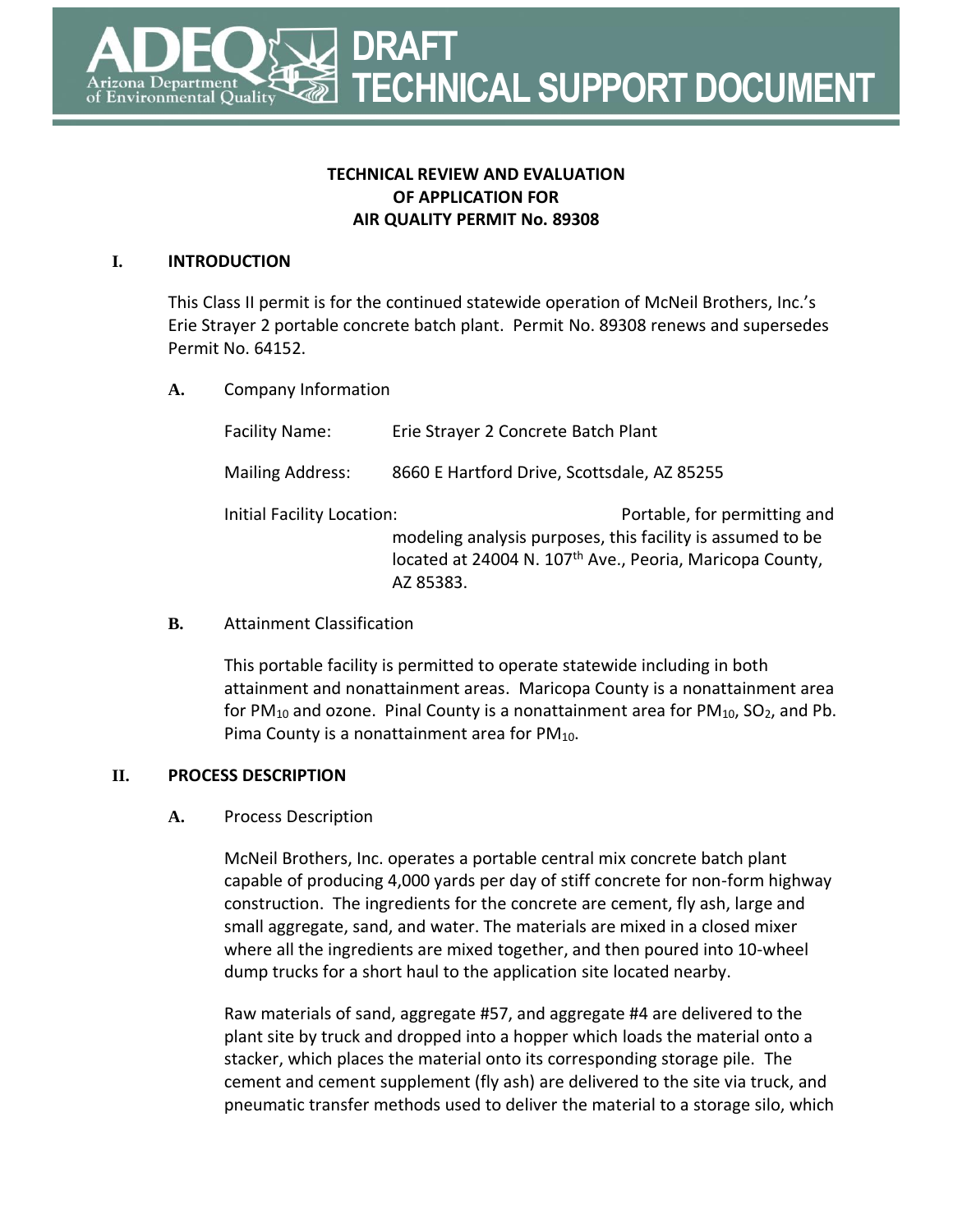contains 2 parts cement to 1 part fly ash. The sand and aggregate are taken from the storage piles via a front-end loader and transferred to a hopper which then transfers the material to elevated storage bins. From there, the sand and aggregate are transferred to a weigh hopper where it is dropped onto a conveyor which delivers it to the drum mixer. The cement and cement supplement are gravity fed into a separate weigh hopper which transfers them into the drum mixer via a fully enclosed tube, where it is combined with the sand and aggregate. The mixer then makes the finished product of concrete.

- **B.** Control Devices
	- 1. Cement and Fly Ash Silo (SL)

The silo is controlled with a baghouse. The baghouse is a pulse-jet baghouse manufactured by C&W, and operates at an efficiency of 99.99%. The model number is CP-2160-4054.

2. Sand and Aggregate Unloading (SAU)

The sand and aggregate unloading hopper is controlled using spray bars with water nozzles.

3. Sand and Aggregate Conveyor Belt Stacker (CB)

The sand and Aggregate conveyor is controlled with spray bars with water nozzles.

4. Sand and Aggregate Hopper (SAH)

The sand and aggregate hopper is controlled using spray bars with nozzles, including the conveyor belts to the elevated storage bins.

5. Elevated Storage Bins with Weigh Hopper (ES and WH)

The transfer of sand and aggregate into the elevated storage is controlled using water application from the spray bars on the conveyor belts. The material carries that moisture content into the elevated storage bin where it stays with it until it transfers out the bottom of the bin thro ugh a weigh hopper onto a conveyor belt. The weigh hopper is enclosed at the bottom of the elevated storage bin, and the transfer of material to the mixing drum is controlled with water application and suction from the baghouse via a 12" diameter hose attached above the drop location.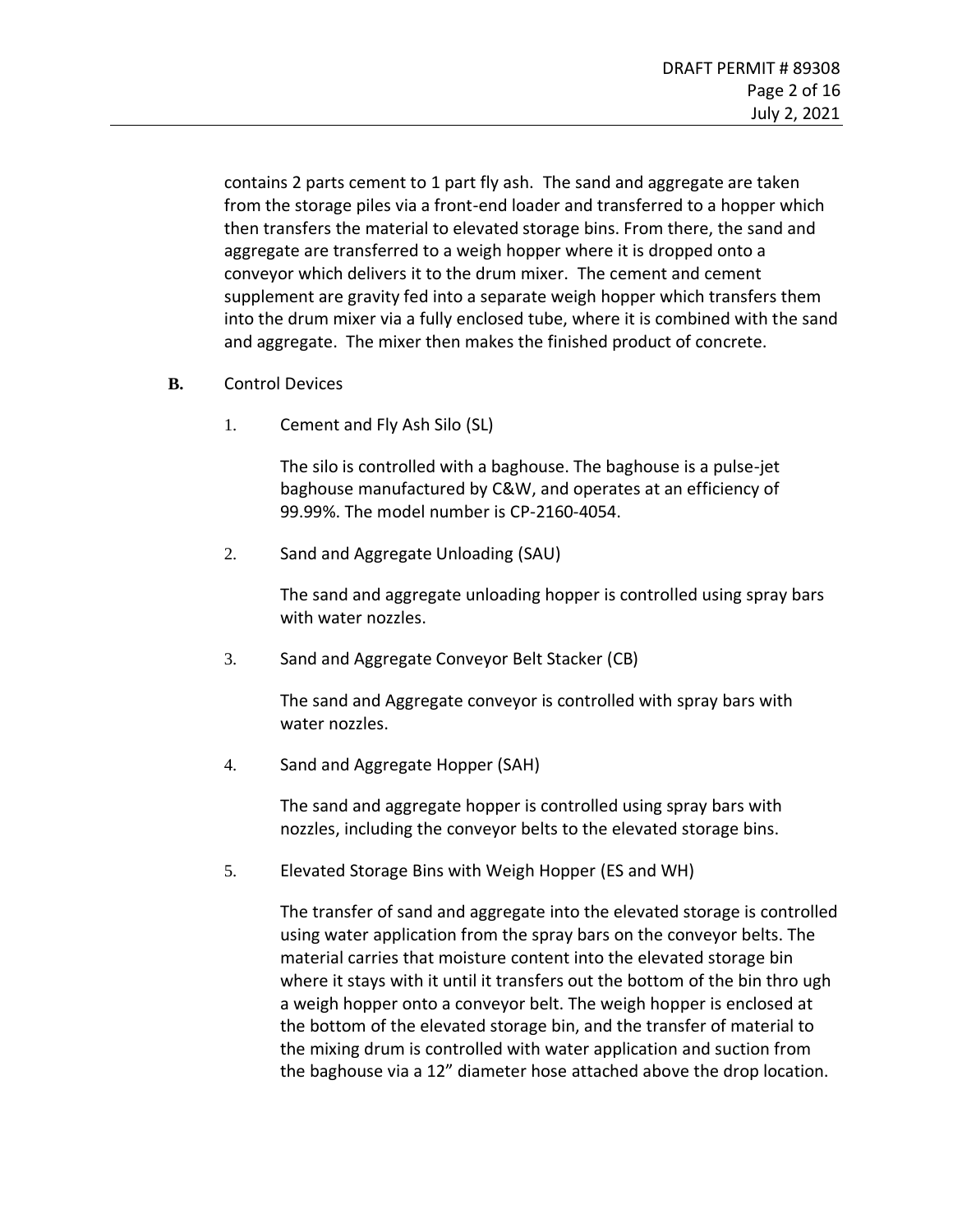6. Central Mix Loading (CML)

The entrance to the mixing drum is shielded with a metal curtain. The dust created from the material transfer into the mixer is controlled with this curtain, and there is suction from the baghouse at this curtain to control the dust. This is also the location where water is sprayed into the drum, which captures dust as it enters the drum.

7. Haul Roads (HR1 and HR2)

The haul roads are controlled via water application with a water truck.

8. Sand and Aggregate Storage Piles (SP1 and SP2)

The storage piles are controlled via water application. The water is applied with a water truck.

**C.** Process Flow Diagram

A process flow diagram can be found in Appendix A.

### **III. LEARNING SITE EVALUATION**

In accordance with ADEQ's Environmental Permits and Approvals near Learning Sites Policy, the Department is required to conduct an evaluation to determine if any nearby learning sites would be adversely impacted by the facility. Learning sites consist of all existing public schools, charter schools and private schools the K-12 level, and all planned sites for schools approved by the Arizona School Facilities Board. The learning sites policy was established to ensure that the protection of children at learning sites is considered before a permit approval is issued by ADEQ.

An analysis was conducted and no impacted learning sites were found within 2.0 miles of the source's assumed location. An ambient air impact modeling analysis was conducted and it was determined that this facility will not have an adverse impact on the community. A detailed discussion of the ambient air impact modeling analysis can be found in Section [XI](#page-13-0) below.

### **IV. COMPLIANCE HISTORY**

**A.** Physical Inspections and Compliance Certification Review

During the five-year permit term under Permit No. 64152, this facility had five (5) compliance certification reviews. In 2017, the annual compliance certification was submitted late.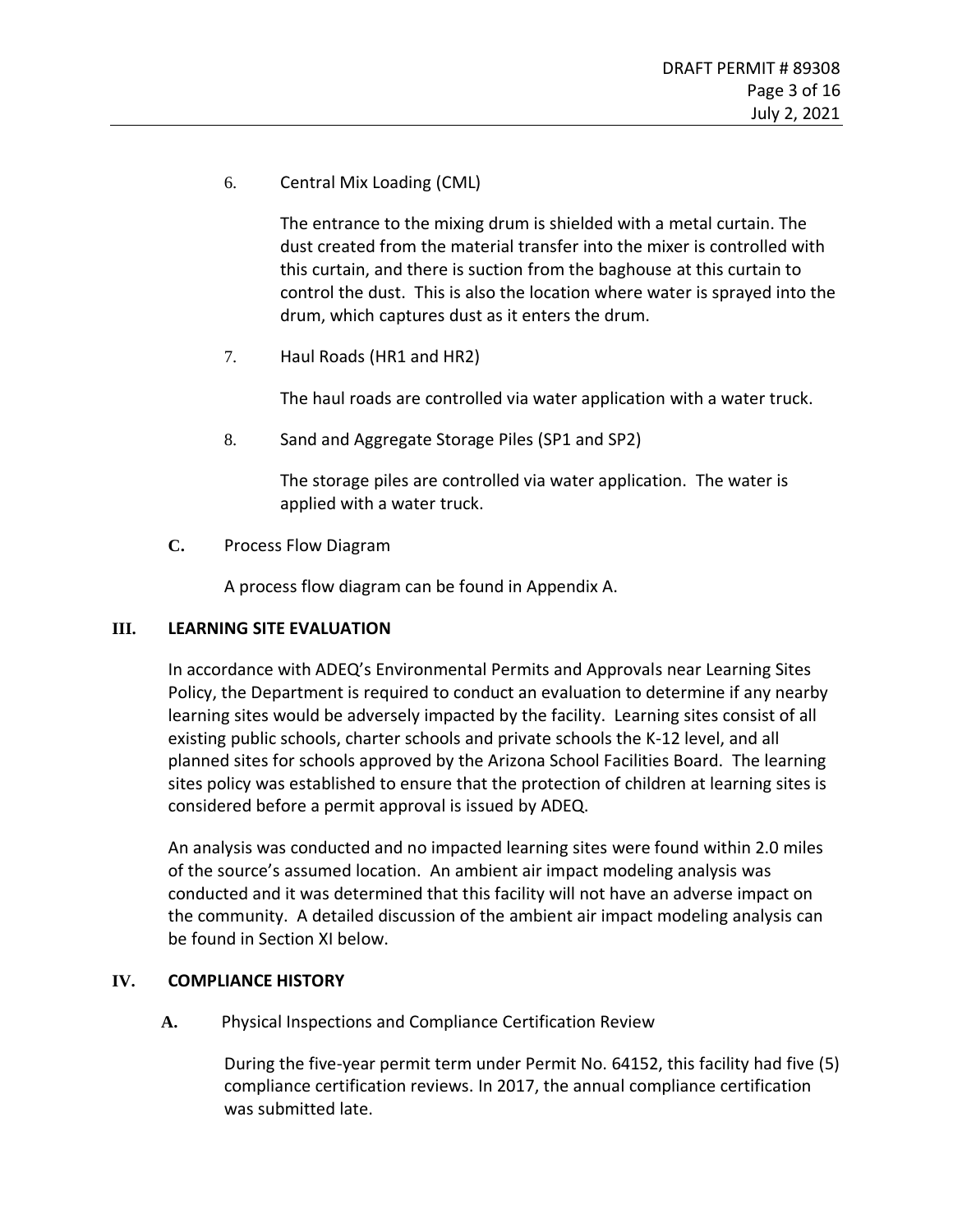**B.** Excess Emissions and Permit Deviation Report Review

No excess emissions or permit deviations have been reported.

# **V. EMISSIONS**

This facility has voluntarily accepted the production limit of 4,000 cubic yards of concrete per day. The plant is permitted to operate 24 hours per day and 8,760 hours per year. The uncontrolled and controlled potential-to-emit (PTE) were calculated based on the production limit of 4,000 cubic yards of concrete per day and 24 hours of operation per day with the emission factors from the U.S. EPA's Compilation of Air Pollution Emission Factors (AP-42) Section 11.12 and 13.2.4. The PTE has decreased from previous renewal permit mainly because the voluntarily accepted production limit has decreased from 7,200 cubic yards of concrete per day to 4,000 cubic yards of concrete produced per day. The facility's PTE excluding fugitive emissions is provided in [Table 1](#page-3-0) below:

<span id="page-3-0"></span>

|                        |                                                              | <b>Uncontrolled (TPY)</b>     |                  | <b>Controlled (TPY)</b>                                      |                               |                  |
|------------------------|--------------------------------------------------------------|-------------------------------|------------------|--------------------------------------------------------------|-------------------------------|------------------|
| <b>Pollutant</b>       | <b>Emissions</b><br>from<br>(latest<br>permitting<br>action) | Change in<br><b>Emissions</b> | <b>Emissions</b> | <b>Emissions</b><br>from<br>(latest<br>permitting<br>action) | Change in<br><b>Emissions</b> | <b>Emissions</b> |
| $PM_{10}$              | 288.17                                                       | $-126.60$                     | 161.57           | 7.17                                                         | $-2.82$                       | 4.35             |
| PM <sub>2.5</sub>      | 40.98                                                        | $-17.96$                      | 23.025           | 1.12                                                         | $-0.45$                       | 0.67             |
| Pb                     | 3.72E-04                                                     | $-1.47E-04$                   | 2.26E-04         | 5.62E-05                                                     | $-2.21E-05$                   | 3.41E-05         |
| <b>HAPS</b><br>(total) | 9.35E-02                                                     | $-3.68E-02$                   | 5.67E-02         | 2.72E-03                                                     | $-1.07E-03$                   | 1.65E-03         |

**Table 1: Potential to Emit (TPY)**

### **VI. VOLUNTARILY ACCEPTED EMISSION LIMITATIONS AND STANDARDS**

The permit contains the following voluntary emission limitations and standards:

**A.** Concrete Batch Plant

The facility has voluntarily accepted the production limit of 4,000 cubic yards of concrete per day to avoid contributing to the exceedance of the NAAQS for PM<sub>10</sub>. This limit was incorporated into this renewal Permit No. 89308.

### **VII. APPLICABLE REGULATIONS**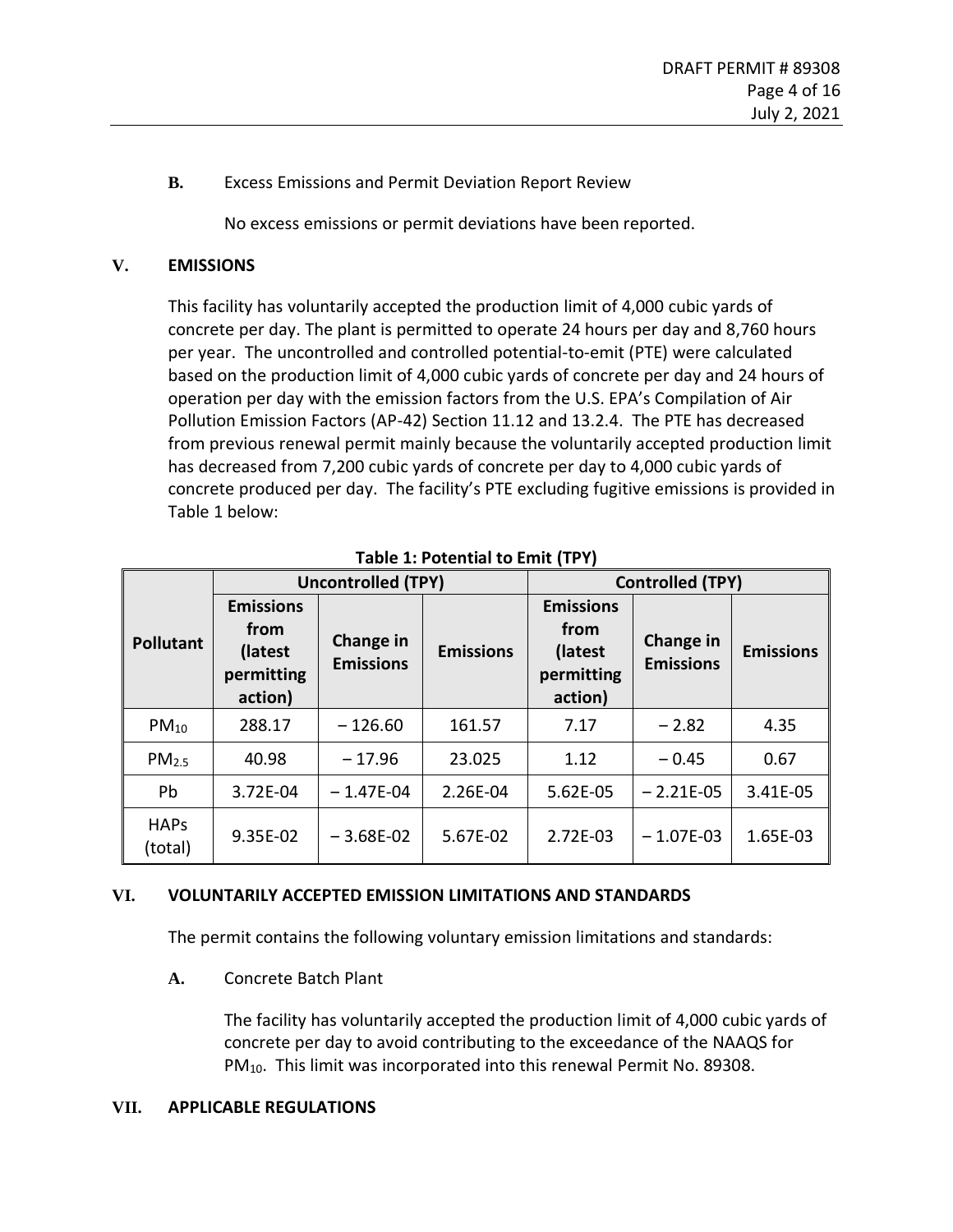[Table 2](#page-4-0) identifies applicable regulations and verification as to why that standard applies. The table also contains a discussion of any regulations the emission unit is exempt from.

<span id="page-4-0"></span>

| Unit & year                  | <b>Control Device</b>                        | Rule                                                                                                                                    | <b>Discussion</b>                                                                                                                                                                                                                      |
|------------------------------|----------------------------------------------|-----------------------------------------------------------------------------------------------------------------------------------------|----------------------------------------------------------------------------------------------------------------------------------------------------------------------------------------------------------------------------------------|
|                              |                                              | Arizona<br>Administrative<br>Code (A.A.C.)<br>R18-2-604<br>R18-2-605<br>R18-2-606<br>R18-2-607<br>R18-2-614<br>R18-2-702.B<br>R18-2-723 | Standards of performance for<br>concrete batch plants and<br>fugitive dust sources.                                                                                                                                                    |
| <b>Concrete Batch Plant</b>  | Baghouse, spray<br>bars and metal<br>curtain | Maricopa<br><b>County Rule</b><br>(M.C.R.)<br><b>Rule 300</b><br><b>Rule 316</b><br><b>Rule 320</b>                                     | Standards for visible emissions<br>and opacity.<br>Limits for particulate matter<br>emissions from any nonmetallic<br>mining operating or rock product<br>processing plant.<br>Limits for odors and other<br>gaseous air contaminants. |
|                              |                                              | Pima County<br>Code<br>§17.16.040<br>§17.16.380<br>Pima County<br>SIP Rule 343                                                          | Standards of performance for<br>concrete batch plants.<br>Standards and applicability for<br>opacity limitations.                                                                                                                      |
|                              |                                              | <b>Pinal County</b><br>Code<br>$§4 - 2 - 040$<br>§4-2-050                                                                               | Stationary source performance<br>standards for gravel or crushed<br>stone processing plant and<br>concrete batch plants.                                                                                                               |
| <b>Fugitive Dust Sources</b> | Water, Dust<br>Suppressants,<br>and other    | A.A.C.<br>Article 6<br>R18-2-702                                                                                                        | Standards for all fugitive dust<br>sources.                                                                                                                                                                                            |

|  |  | <b>Table 2: Applicable Regulations</b> |
|--|--|----------------------------------------|
|--|--|----------------------------------------|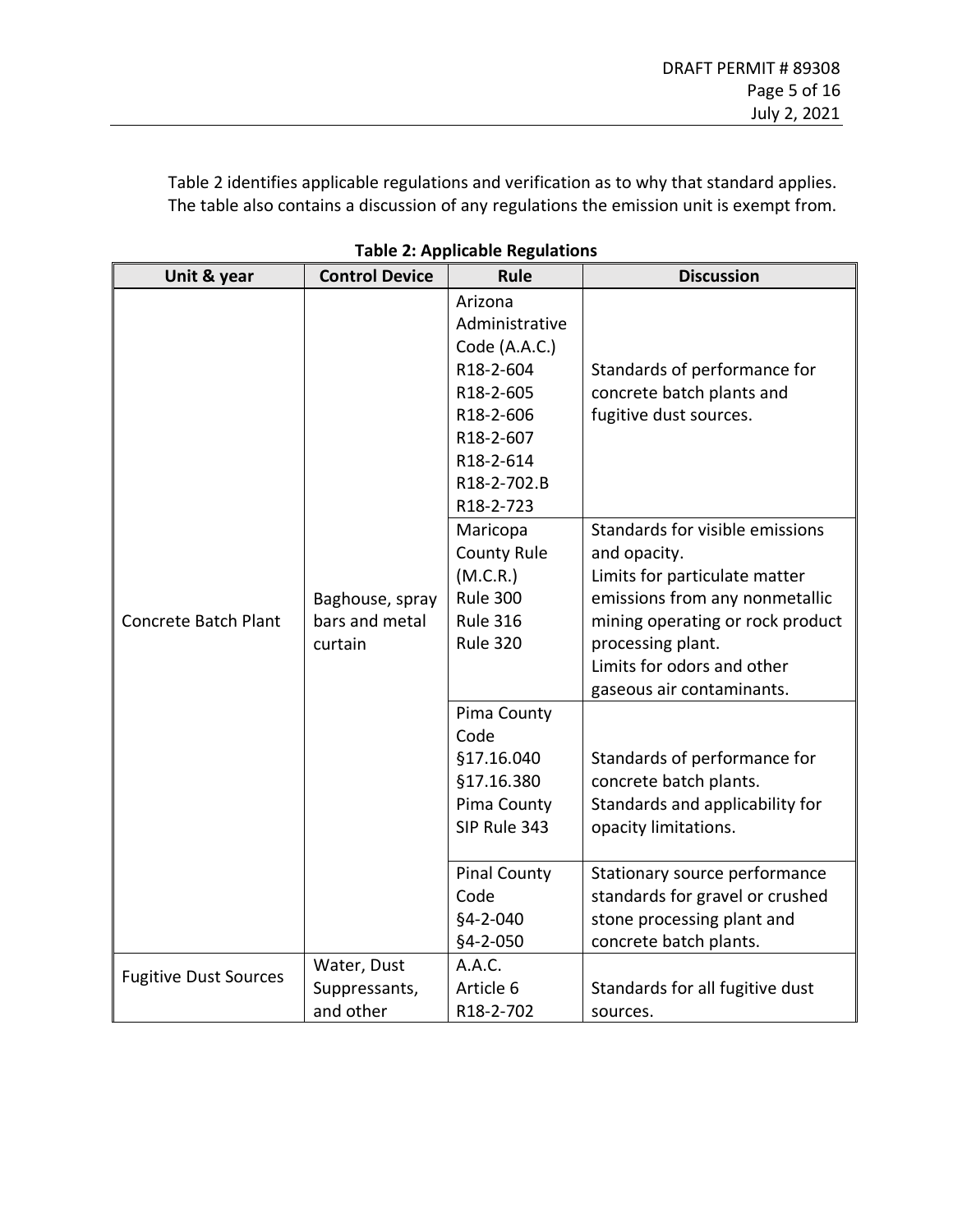| Unit & year              | <b>Control Device</b>        | Rule                | <b>Discussion</b>                   |
|--------------------------|------------------------------|---------------------|-------------------------------------|
|                          | reasonable                   | M.C.R.              |                                     |
|                          | precautions                  | <b>Rule 300</b>     | Visible Emissions standards.        |
|                          |                              | <b>Rule 316</b>     | Limits for particulate matter       |
|                          |                              |                     | emissions from rock product         |
|                          |                              |                     | processing plant.                   |
|                          |                              | Pima County         |                                     |
|                          |                              | Code                |                                     |
|                          |                              | §17.16.060          | Fugitive dust producing activities. |
|                          |                              | §17.16.080          | Vacant lots and open spaces.        |
|                          |                              | §17.16.090          | Roads and Streets.                  |
|                          |                              | §17.16.100          | Material Handling.                  |
|                          |                              |                     |                                     |
|                          |                              | <b>Pinal County</b> |                                     |
|                          |                              | Code                | Emissions from existing non-        |
|                          |                              | $§4-2$              | point sources-fugitive dust         |
|                          |                              |                     | control.                            |
|                          |                              | A.A.C.              |                                     |
|                          | Wet blasting;                | R18-2-726           | Standard for abrasive blasting      |
|                          |                              | R18-2-702.B         | operations.                         |
|                          |                              | M.C.R.              | Limits for particulate emissions    |
|                          | Dust collecting              | <b>Rule 312</b>     | from abrasive blasting              |
| <b>Abrasive Blasting</b> | equipment;<br>Other approved |                     | operations.                         |
|                          |                              | <b>Pinal County</b> | The facility is subject to Pinal    |
|                          | methods                      | Code                | County Code §5.4.140 but            |
|                          |                              | §5-4-140            | regulations were streamlined        |
|                          |                              |                     | because A.A.C. R18-2-726 and        |
|                          |                              |                     | A.A.C R18-2-702.B are               |
|                          |                              |                     | equivalent.                         |
|                          |                              | A.A.C.              | These standards are applicable to   |
|                          |                              | R18-2-702           | any spray painting operation.       |
|                          |                              | R-18-2-727          |                                     |
| <b>Spray Painting</b>    | Enclosures                   |                     |                                     |
|                          |                              | M.C.R.              | Limits for particulate matter       |
|                          |                              | <b>Rule 315</b>     | emissions from spray coating        |
|                          |                              |                     | operations.                         |
| Demolition/renovation    | N/A                          | A.A.C.              | This standard is applicable to any  |
| Operations               |                              | R18-2-1101.A.8      | asbestos related demolition or      |
|                          |                              |                     | renovation operations.              |

### **VIII. PREVIOUS PERMIT REVISIONS AND CONDITIONS**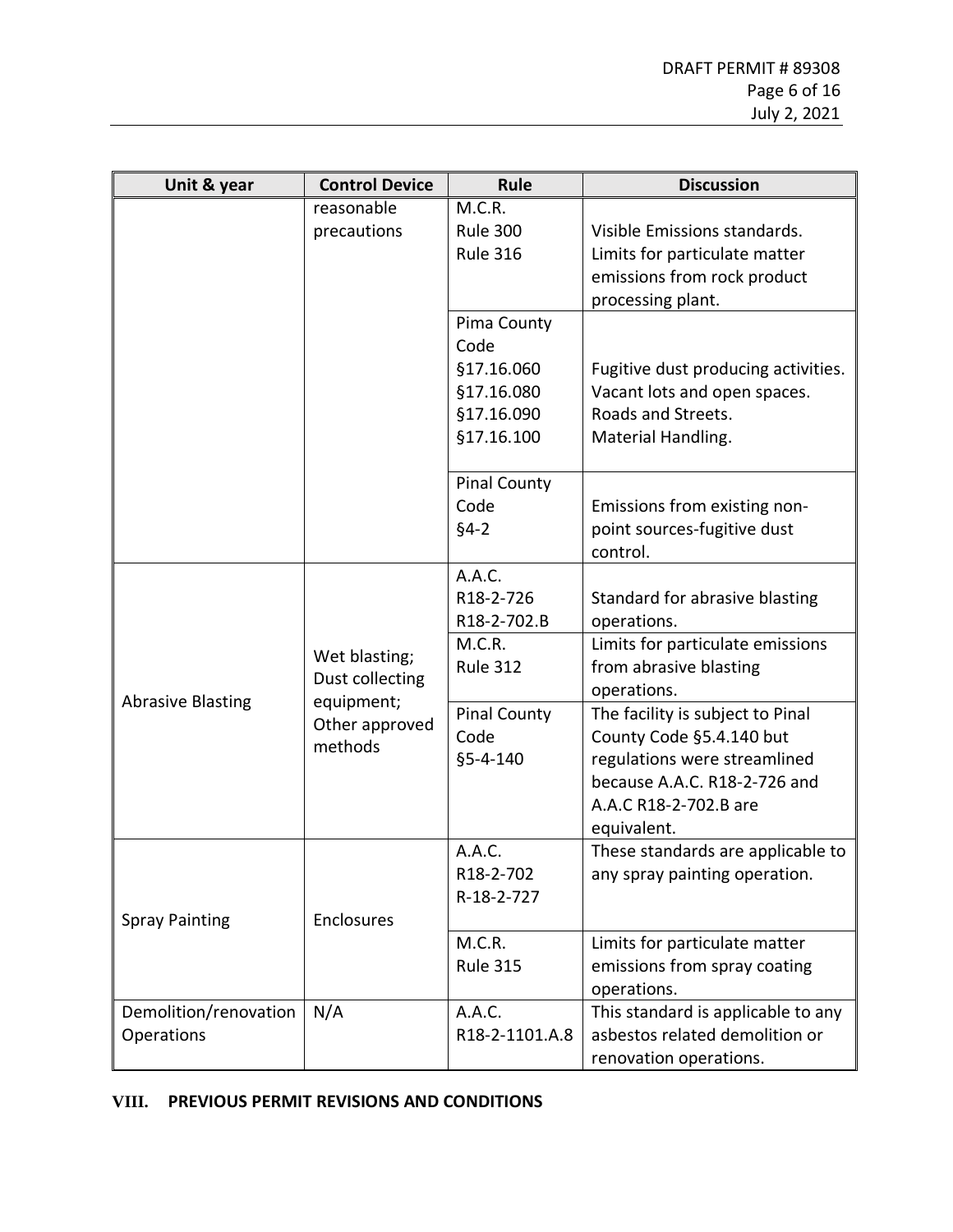**A.** Previous Permit Revisions

The Permittee has not submitted any permit revision requests during the previous permit term.

**B.** Changes to Current Renewal

[Table 3](#page-6-0) addresses the changes made to the sections and conditions from Permit No. 64152:

| <b>Section</b> | <b>Determination</b> |                |                | <b>Comments</b>                                      |  |  |
|----------------|----------------------|----------------|----------------|------------------------------------------------------|--|--|
| No.            | <b>Added</b>         | <b>Revised</b> | <b>Deleted</b> |                                                      |  |  |
|                |                      |                |                | <b>General Provisions:</b>                           |  |  |
| Att. "A"       |                      | X              |                | Revised to represent the most recent template        |  |  |
|                |                      |                |                | language                                             |  |  |
| Att. "B"       |                      |                |                | <b>Facility Wide Requirements:</b>                   |  |  |
| Section I      |                      | X              |                | Revised to represent the most recent template        |  |  |
|                |                      |                |                | language                                             |  |  |
| Att. "B"       |                      |                |                | <b>Operating Limitations:</b>                        |  |  |
| Condition      |                      | X              |                | Revised the production limit as per the application  |  |  |
| I.B.2          |                      |                |                |                                                      |  |  |
|                |                      |                |                | <b>Reporting Requirements:</b>                       |  |  |
| Att. "B"       |                      |                |                | Added permit conditions, and deviations from these   |  |  |
| Condition      | X                    |                |                | conditions need to be promptly reported in           |  |  |
| I.D.2          |                      |                |                | accordance with Condition XII.B.2 of Attachment      |  |  |
|                |                      |                |                | "А".                                                 |  |  |
| Att. "B"       |                      |                |                | Move Notice:                                         |  |  |
| Condition      |                      | X              |                | Revised to reflect the most recent A.A.C. rule       |  |  |
| IV.B           |                      |                |                | language                                             |  |  |
|                |                      |                |                | Additional Conditions for Operations Inside          |  |  |
| Att. "C"       |                      | X              |                | Maricopa County:                                     |  |  |
|                |                      |                |                | Revised to reflect the most recent Maricopa County   |  |  |
|                |                      |                |                | Rule                                                 |  |  |
|                |                      |                |                | Additional Conditions for Operations Inside Pima     |  |  |
| Att. "D"       |                      | X              |                | County:                                              |  |  |
|                |                      |                |                | Revised to reflect the most recent Pima County Rule  |  |  |
|                |                      |                |                | Additional Conditions for Operations Inside Pinal    |  |  |
| Att. "E"       |                      | Χ              |                | County:                                              |  |  |
|                |                      |                |                | Revised to reflect the most recent Pinal County Rule |  |  |

#### <span id="page-6-0"></span>**Table 3: Previous Permit Conditions**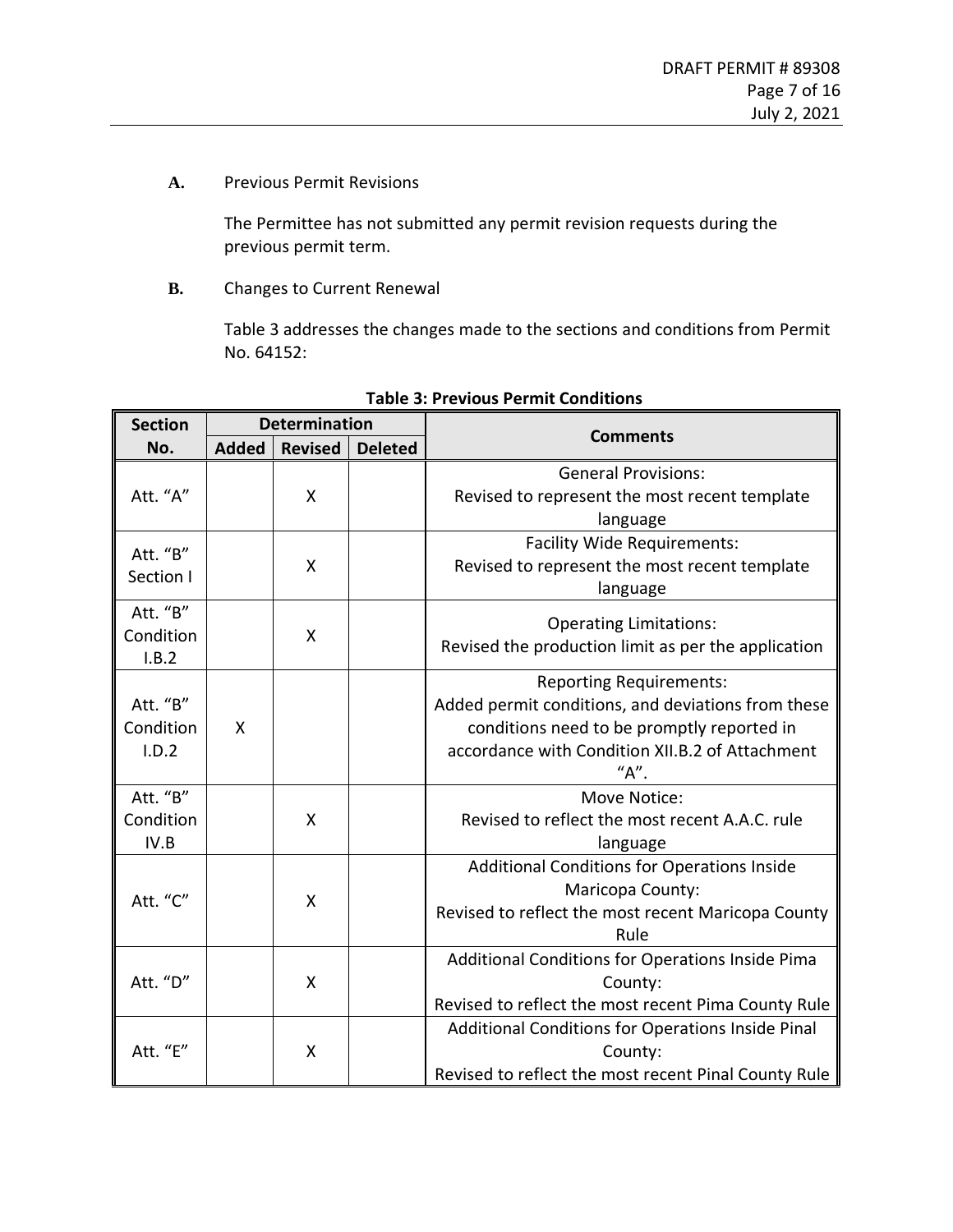### **IX. MONITORING, RECORDKEEPING, AND REPORTING REQUIREMENTS**

[Table](#page-7-0) contains an inclusive but not an exhaustive list of the monitoring, recordkeeping and reporting requirements prescribed by the air quality permit. The table below is intended to provide insight to the public for how the Permittee is required to demonstrate compliance with the emission limits in the permit.

<span id="page-7-0"></span>

| Location  | <b>Emission</b><br><b>Unit</b>    | <b>Pollutant</b> | <b>Emission</b><br>Limit | <b>Monitoring</b><br><b>Requirements</b>       | <b>Recordkeeping</b><br><b>Requirements</b>                                                                                                                                                                                                     | <b>Reporting</b><br><b>Requirements</b> |
|-----------|-----------------------------------|------------------|--------------------------|------------------------------------------------|-------------------------------------------------------------------------------------------------------------------------------------------------------------------------------------------------------------------------------------------------|-----------------------------------------|
|           | Concrete<br><b>Batch</b><br>Plant |                  |                          |                                                | Maintain records of<br>concrete produced per<br>day                                                                                                                                                                                             |                                         |
|           |                                   | Opacity          | 20%                      | Conduct monthly<br>visible emissions<br>survey | Maintain logs of all<br>maintenance activities<br>performed on the<br>baghouse                                                                                                                                                                  |                                         |
| Statewide | Fugitive<br>Dust                  | PM               | 40% Opacity              | Conduct monthly<br>visible emissions<br>survey | Maintain record of the<br>dates and types of dust<br>control measures<br>employed, and if<br>applicable, the results<br>of any Method 9<br>observations, and any<br>corrective action taken<br>to lower the opacity of<br>any excess emissions. |                                         |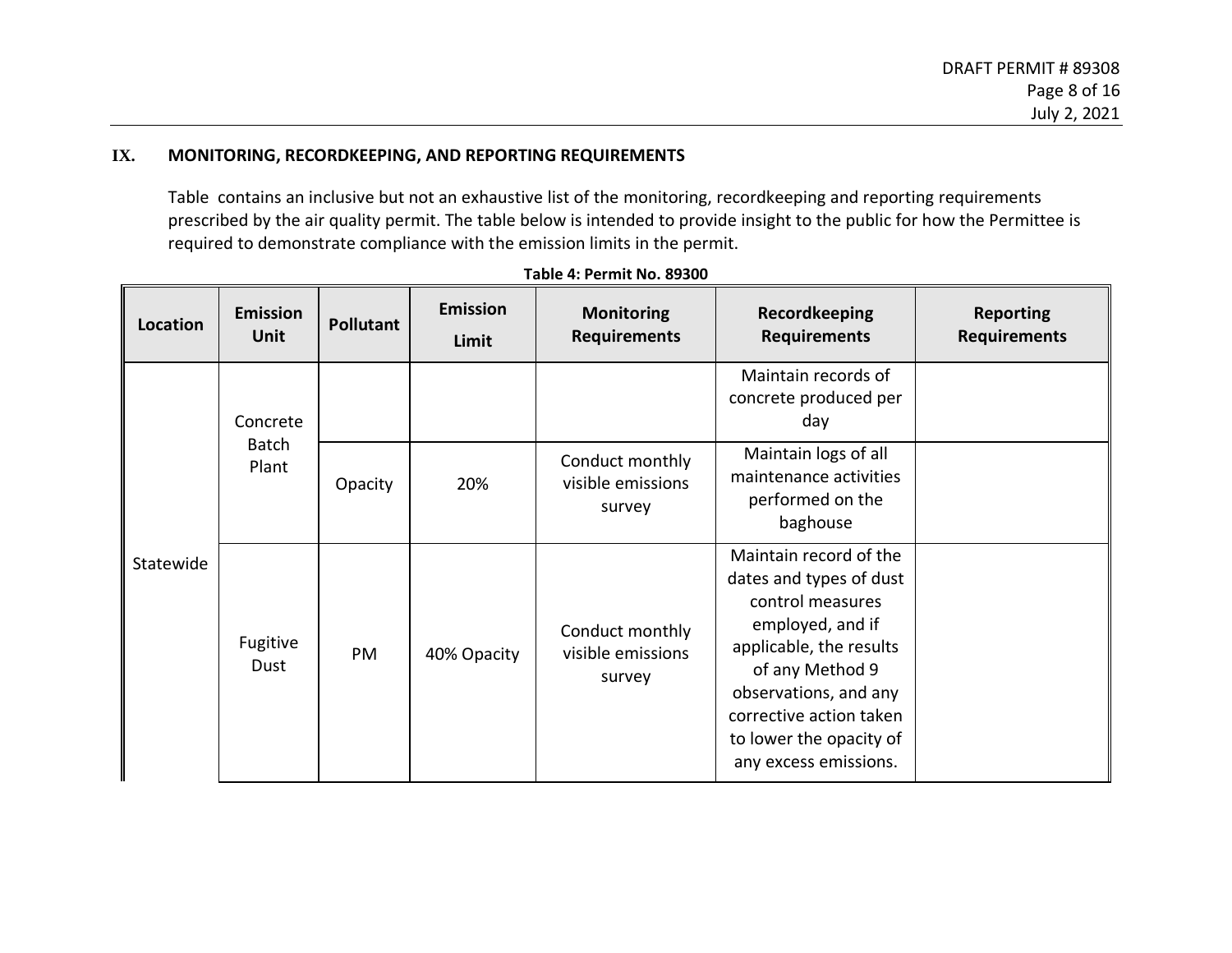| <b>Location</b> | <b>Emission</b><br>Unit      | <b>Pollutant</b> | <b>Emission</b><br>Limit                          | <b>Monitoring</b><br><b>Requirements</b> | Recordkeeping<br><b>Requirements</b>                                                                                                                                                                                        | <b>Reporting</b><br><b>Requirements</b> |
|-----------------|------------------------------|------------------|---------------------------------------------------|------------------------------------------|-----------------------------------------------------------------------------------------------------------------------------------------------------------------------------------------------------------------------------|-----------------------------------------|
|                 | Abrasive<br><b>Blasting</b>  | PM               | 20% Opacity                                       |                                          | Record the date,<br>duration and pollution<br>control measures of any<br>abrasive blasting<br>project.                                                                                                                      |                                         |
|                 | Spray<br>Painting            | <b>VOC</b>       | 20% Opacity<br>Control 96%<br>of the<br>overspray |                                          | Maintain records of the<br>date, duration, quantity<br>of paint used, any<br>applicable MSDS, and<br>pollution control<br>measures of any spray<br>painting project.                                                        |                                         |
|                 | Demolition<br>Renovatio<br>n | Asbestos         |                                                   |                                          | Maintain records of all<br>asbestos related<br>demolition or<br>renovation projects<br>including the "NESHAP<br>Notification for<br>Renovation and<br><b>Demolition Activities"</b><br>form and all supporting<br>documents |                                         |
|                 |                              | Opacity          | <b>Stack</b>                                      |                                          |                                                                                                                                                                                                                             |                                         |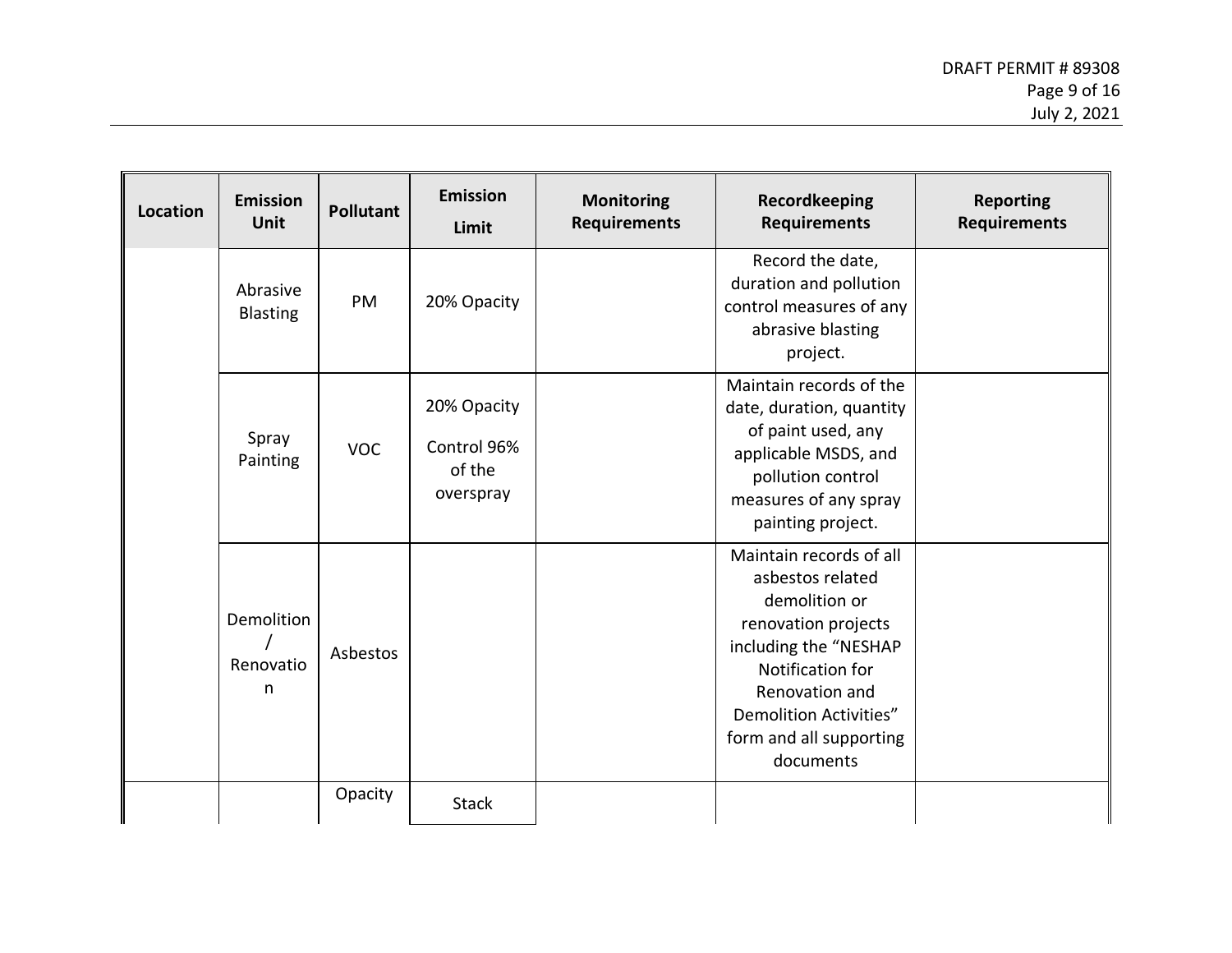| <b>Location</b>    | <b>Emission</b><br>Unit           | <b>Pollutant</b> | <b>Emission</b><br>Limit | <b>Monitoring</b><br><b>Requirements</b>                                                   | Recordkeeping<br><b>Requirements</b>                                                                                                                                                                                                                                                                                                                                    | <b>Reporting</b><br><b>Requirements</b>                                                                                                       |
|--------------------|-----------------------------------|------------------|--------------------------|--------------------------------------------------------------------------------------------|-------------------------------------------------------------------------------------------------------------------------------------------------------------------------------------------------------------------------------------------------------------------------------------------------------------------------------------------------------------------------|-----------------------------------------------------------------------------------------------------------------------------------------------|
| Maricopa<br>County | Concrete<br><b>Batch</b><br>Plant |                  | 5%<br>Fugitive<br>10%    | Conduct weekly<br>visible emissions<br>survey                                              | Maintain records of<br>concrete produced per<br>day. Maintain logs of all<br>maintenance activities<br>performed on the<br>baghouse.<br>Keep daily records of<br>hours of operation, the<br>type of batching being<br>performed, the<br>throughput of<br>materials, and amount<br>of water used to control<br>fugitive dust emissions<br>from the process<br>equipment. |                                                                                                                                               |
|                    | Fugitive<br>Dust                  | Opacity          | 20% Opacity              | Conduct a weekly<br>visual survey of<br>visible emissions<br>from the fugitive<br>sources. | Keep records of the<br>name of observer, date,<br>time, and result of the<br>visible emissions survey<br>and observation.                                                                                                                                                                                                                                               | Submit a Dust Control<br>Plan that includes all<br>the information<br>required in the permit,<br>and submit a revised<br>Dust Control Plan if |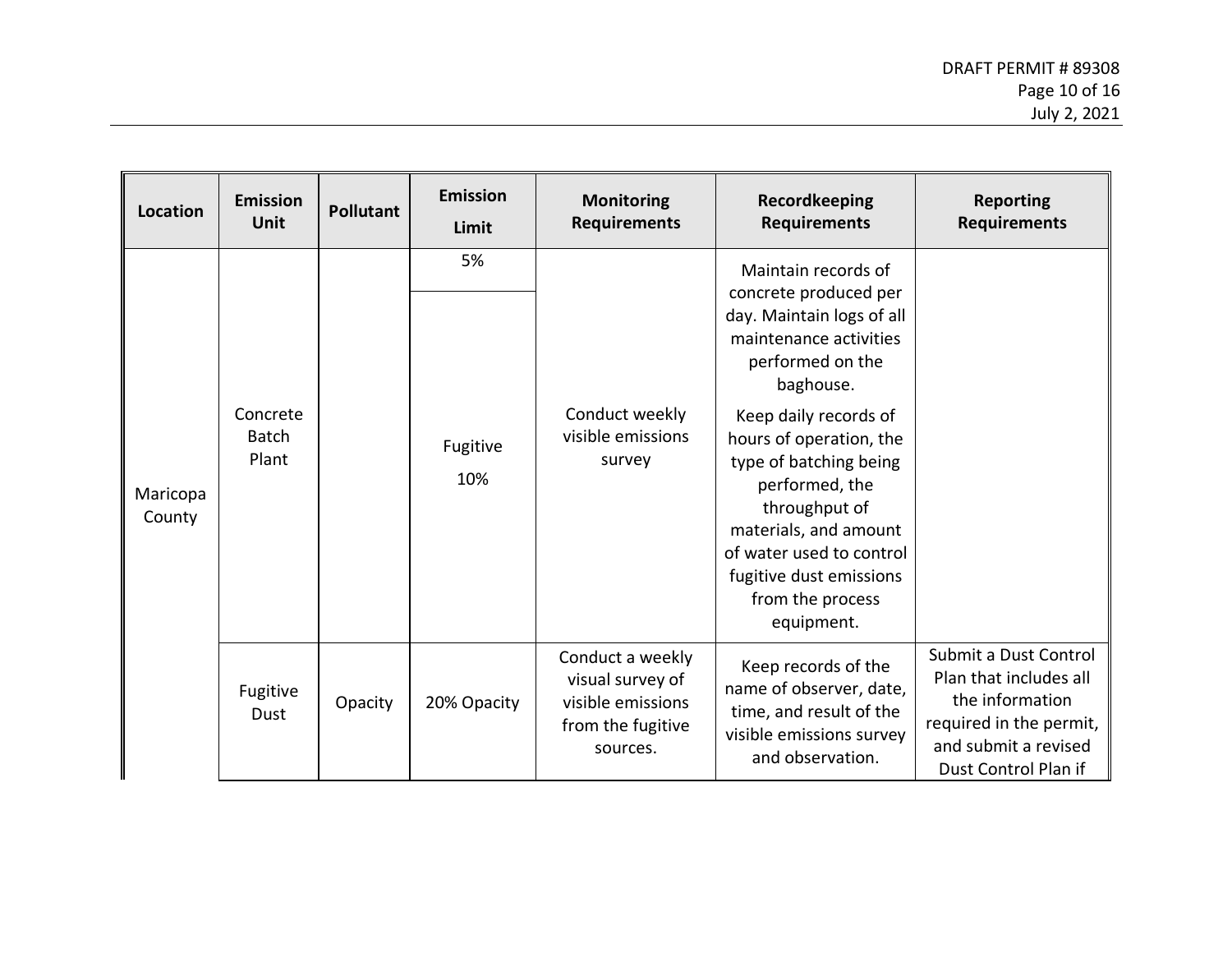| Location | <b>Emission</b><br><b>Unit</b> | <b>Pollutant</b> | <b>Emission</b><br>Limit                                                                | <b>Monitoring</b><br><b>Requirements</b>                                                                | Recordkeeping<br><b>Requirements</b>                                                                                                                                                                                                                                                                    | <b>Reporting</b><br><b>Requirements</b> |
|----------|--------------------------------|------------------|-----------------------------------------------------------------------------------------|---------------------------------------------------------------------------------------------------------|---------------------------------------------------------------------------------------------------------------------------------------------------------------------------------------------------------------------------------------------------------------------------------------------------------|-----------------------------------------|
|          |                                |                  |                                                                                         |                                                                                                         | Maintain all Fugitive<br>Dust Control Technician<br>certifications on-site.<br>Maintain written<br>records of all self-<br>inspections of fugitive<br>dust control measures<br>implemented.<br>Maintain records of all<br><b>Basic Dust Control</b><br><b>Training Class</b><br>certifications on site. | applicable according to<br>the permit.  |
|          | Abrasive<br><b>Blasting</b>    | Opacity          | 20%<br>(aggregating<br>more than<br>three minutes<br>in any sixty-<br>minute<br>period) | Conduct visible<br>emissions<br>observations with<br>Method 9 and other<br>provisions in the<br>permit. | Keep the records onsite<br>that are applicable to<br>all abrasive blasting<br>operations, and reports,<br>logs, and supporting<br>documentation<br>required.<br>Maintain records of the<br>Operation and<br>Maintenance Plan for<br>each emission control                                               |                                         |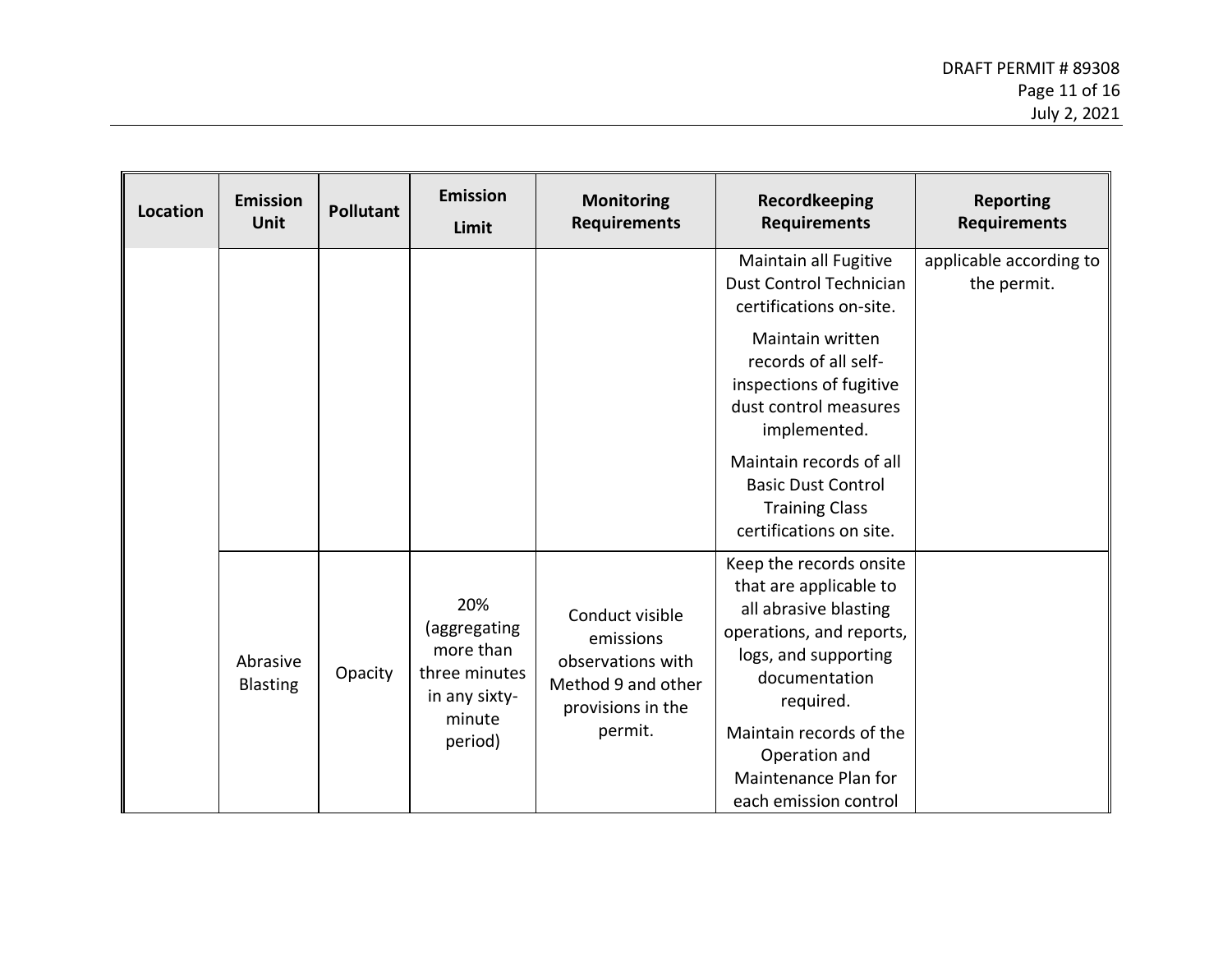| Location                                  | <b>Emission</b><br><b>Unit</b> | <b>Pollutant</b>                                                                                                                                                                                    | <b>Emission</b><br>Limit                                                                                        | <b>Monitoring</b><br><b>Requirements</b>                                                                          | <b>Recordkeeping</b><br><b>Requirements</b>                         | <b>Reporting</b><br><b>Requirements</b> |
|-------------------------------------------|--------------------------------|-----------------------------------------------------------------------------------------------------------------------------------------------------------------------------------------------------|-----------------------------------------------------------------------------------------------------------------|-------------------------------------------------------------------------------------------------------------------|---------------------------------------------------------------------|-----------------------------------------|
|                                           |                                |                                                                                                                                                                                                     |                                                                                                                 |                                                                                                                   | system used to control<br>emissions.                                |                                         |
| Pima<br>Fugitive<br><b>Dust</b><br>County | Opacity<br>(point<br>sources)  | 60% (Cold<br><b>Diesel Engines</b><br>the first 10<br>consecutive<br>minutes after<br>starting up;<br><b>Loaded Diesel</b><br>Engines being<br>accelerated<br>under load)<br>20% (Other<br>sources) | Conduct weekly<br>visible emissions<br>observations by<br>Method 9                                              | Maintain the records of<br>weekly visible emissions<br>observations                                               |                                                                     |                                         |
|                                           |                                | Opacity<br>$(non-$<br>point<br>sources)                                                                                                                                                             | 20% (Eastern<br>Pima County,<br>east of the<br>eastern<br>boundary of<br>the Tohono<br>O'Odham<br>Reservations) | Conduct weekly<br>visible emissions<br>observations by<br><b>Arizona Testing</b><br>manual, Reference<br>Method 9 | Maintain the records of<br>weekly visible emissions<br>observations |                                         |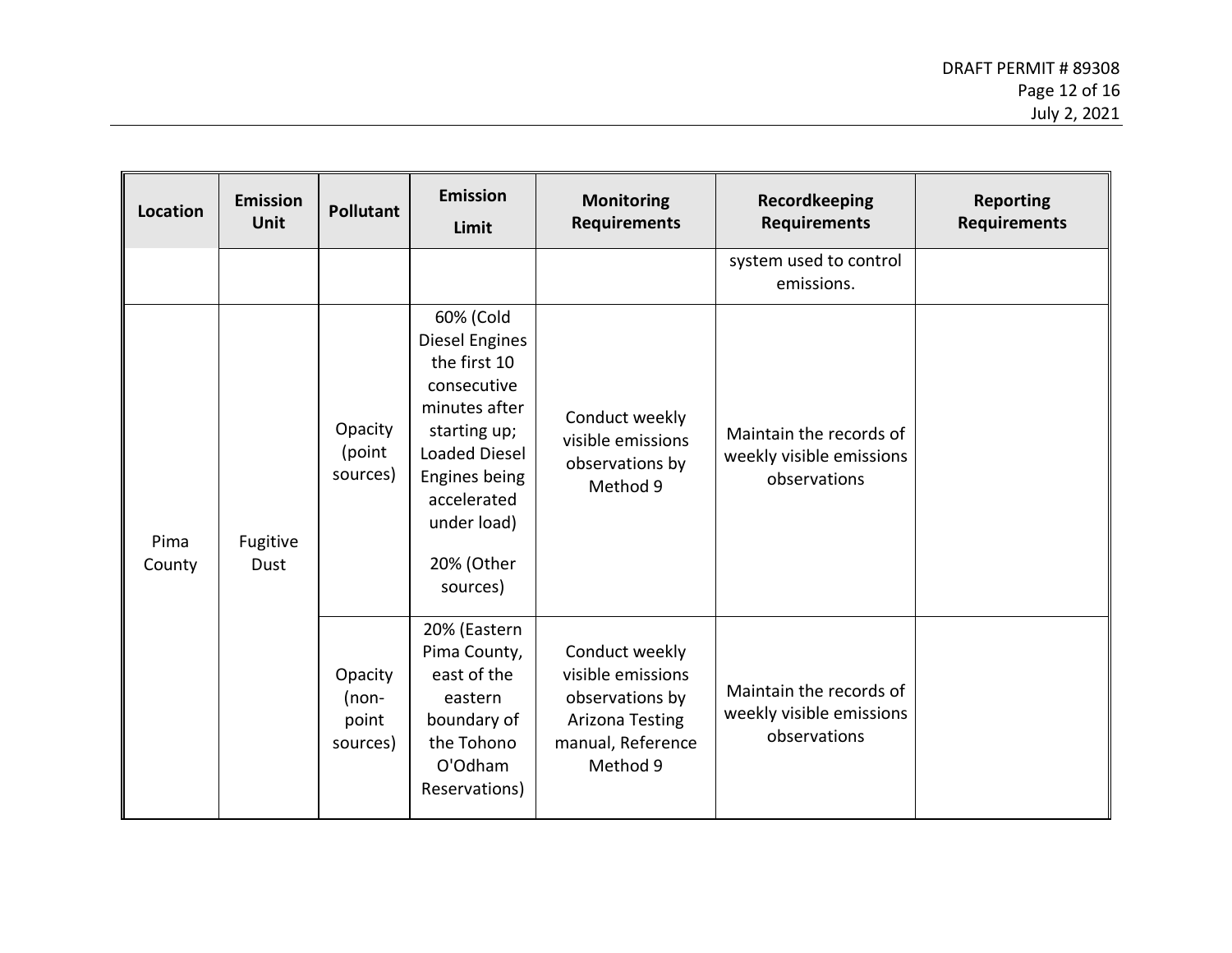| <b>Location</b> | <b>Emission</b><br><b>Unit</b> | Pollutant | <b>Emission</b><br>Limit                   | <b>Monitoring</b><br><b>Requirements</b>                     | Recordkeeping<br><b>Requirements</b> | <b>Reporting</b><br><b>Requirements</b> |
|-----------------|--------------------------------|-----------|--------------------------------------------|--------------------------------------------------------------|--------------------------------------|-----------------------------------------|
|                 |                                |           | 40% (all other<br>areas of Pima<br>County) |                                                              |                                      |                                         |
| Pinal<br>County | Fugitive<br>Dust               | Opacity   | 20%                                        | Conduct visible<br>emissions<br>observations by<br>Method 9. |                                      |                                         |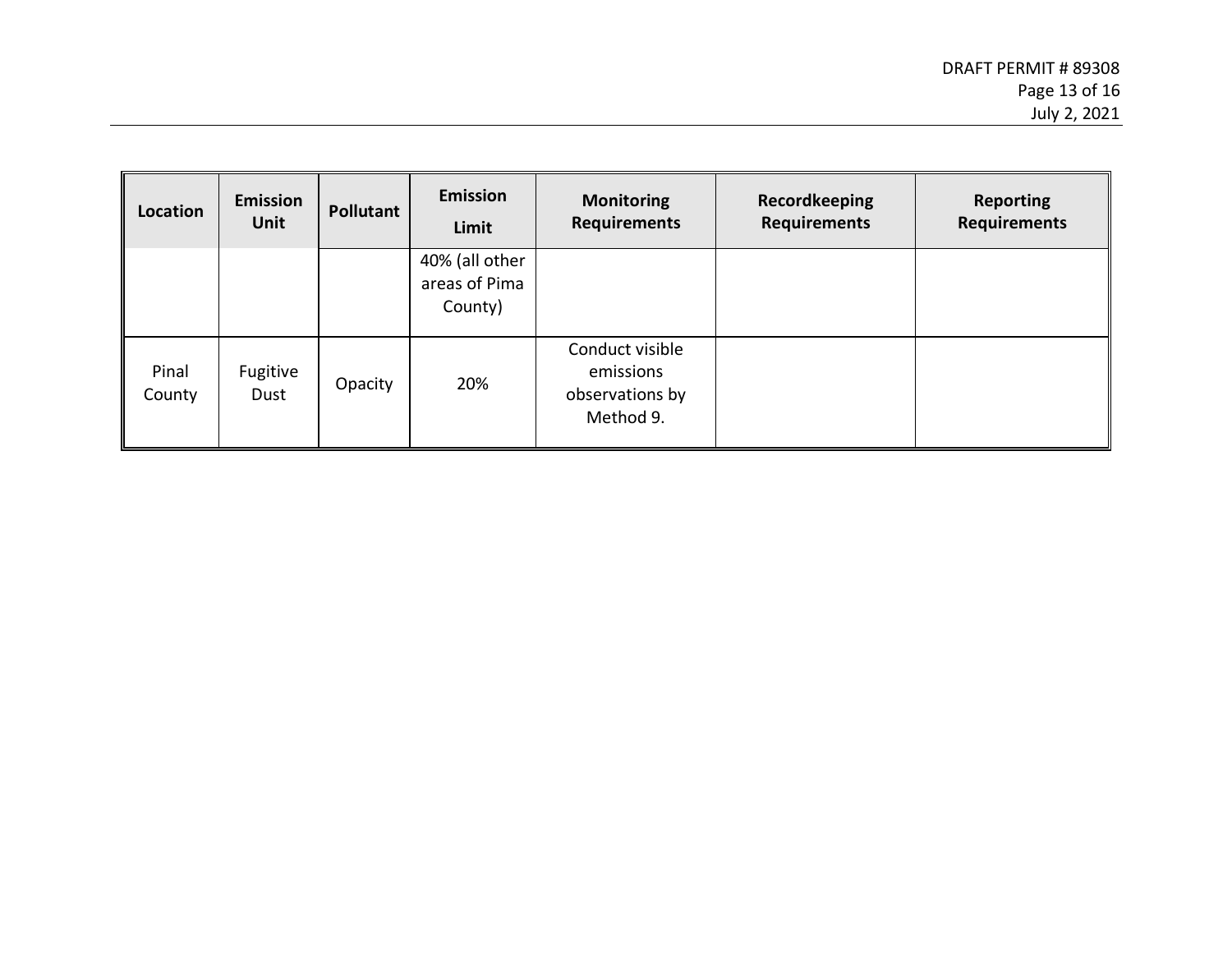# **X. ENVIRONMENTAL JUSTICE ANALYSIS**

The United States Environmental Protection Agency (EPA) defines Environmental Justice (EJ) to include the fair treatment and meaningful involvement of all people regardless of race, color, national origin, or income. The goal of evaluating EJ in permitting is to provide an opportunity for meaningful participation in the permitting process for overburdened populations or communities to. Overburdened is used to describe the minority, low-income, tribal and indigenous populations or communities that potentially experience disproportionate environmental harms and risks due to exposures or cumulative impacts or greater vulnerability to environmental hazards. This renewal permit does not result in any increases in emissions and will not result in any additional impacts from the time of the initial permitting of the operation.

### <span id="page-13-0"></span>**XI. AMBIENT AIR IMPACT ANALYSIS**

McNeil Brothers conducted an AERMOD ambient air impact modeling analysis based on a protocol approved by the ADEQ to demonstrate compliance with the National Ambient Air Quality Standards (NAAQS) during the previous renewal permit in 2016. The modeling analysis is a computer simulation that predicts air quality concentrations at selected downwind receptor locations. This renewal permit does not result in any PTE increase so an ambient air impact reanalysis is not required. However, McNeil Brothers and ADEQ conducted an AERMOD modeling analysis to demonstrate compliance with the NAAQS for this renewal permit using the 2018-2020 PM $_{10}$  and PM<sub>2.5</sub> background data with the most recent version of AERMOD (V21112). The 2016-2020 Phoenix Sky Harbor Airport meteorological data was also processed with the most recent version of AERMET (V21112).

Although the plant is portable within the State of Arizona, McNeil Brothers selected a site within Maricopa County for the purpose of air quality modeling: 24004 N. 107<sup>th</sup> Ave., Peoria, AZ 85383. Because ambient  $PM_{10}$  concentrations within Maricopa County are among the highest reported in the state, demonstrating NAAQS compliance within Maricopa County would infer NAAQS compliance for the plant throughout the state of Arizona. The plant will be limited to 4,000 cubic yards per day of concrete production in this renewal permit. Based on the modeling analysis results, it was determined that the issuance of this renewal permit will not interfere with attainment and maintenance of the NAAQS and will not have an adverse impact on the community. Table 5 provides a summary of the modeling results:

#### **Table 5: Modeling Results**

|               |                |                   |               | <b>National</b>         |
|---------------|----------------|-------------------|---------------|-------------------------|
| Concentration | <b>Modeled</b> | <b>Background</b> | <b>Total</b>  | <b>Ambient Air</b>      |
|               | Concentration  | Concentration     | Concentration | <b>Quality Standard</b> |
|               |                |                   |               | for PM                  |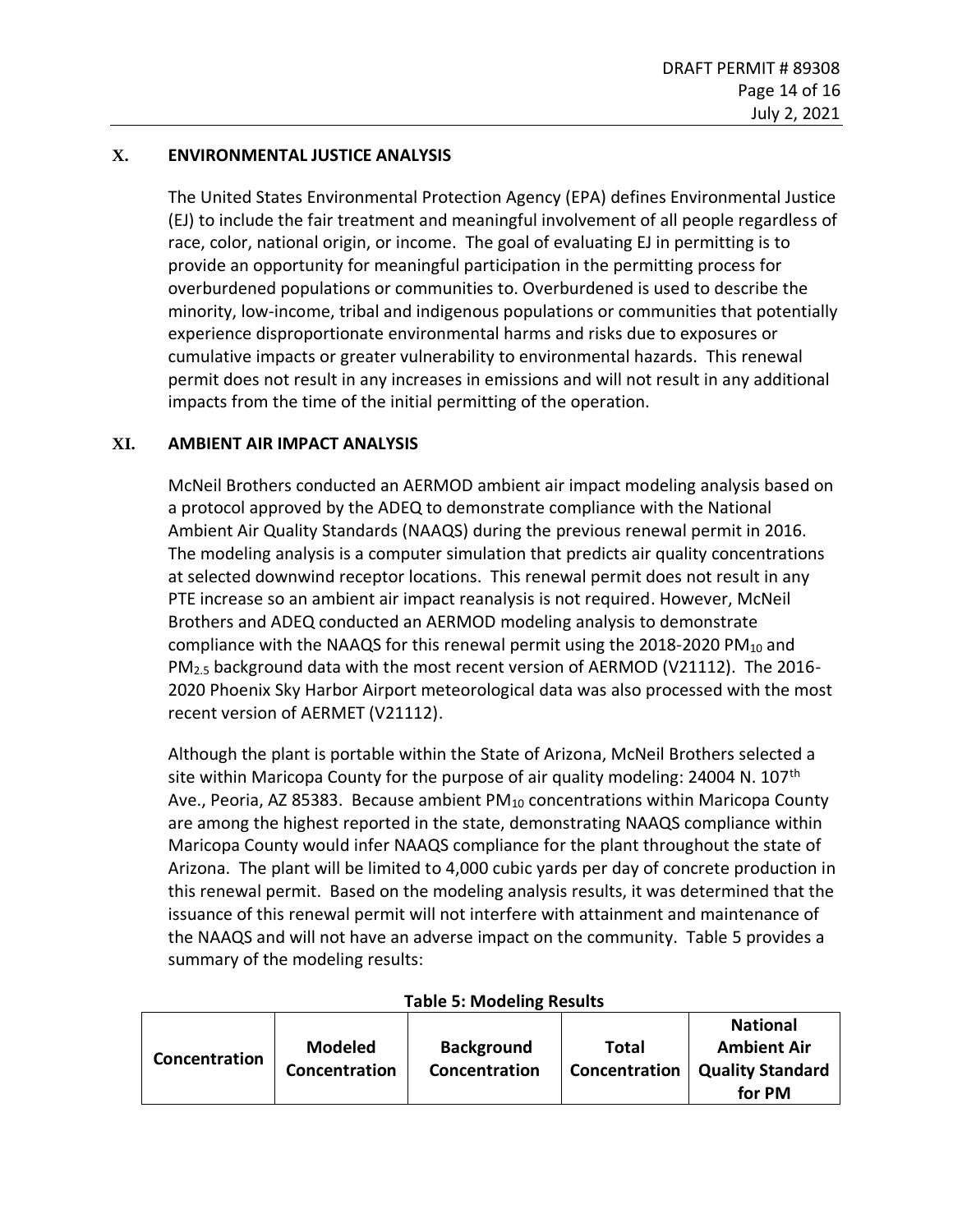| <b>PM2.5 24-Hour</b><br>Maximum     | 6.3 $\mu$ g/m <sup>3</sup>  | 17.7 $\mu$ g/m <sup>3</sup>                                              | 24.0 $\mu$ g/m <sup>3</sup> | 35 $\mu$ g/m <sup>3</sup>  |
|-------------------------------------|-----------------------------|--------------------------------------------------------------------------|-----------------------------|----------------------------|
| PM <sub>2.5</sub> Annual<br>Maximum | 2.5 $\mu$ g/m <sup>3</sup>  | 7.0 $\mu$ g/m <sup>3</sup>                                               | 9.5 $\mu$ g/m <sup>3</sup>  | 12 $\mu$ g/m <sup>3</sup>  |
| $PM_{10}$ 24-Hour<br>Maximum        | 131 $\mu$ g/m <sup>3*</sup> | Monthly<br>background<br>concentrations<br>were included in<br>the model | 131 $\mu$ g/m <sup>3</sup>  | 150 $\mu$ g/m <sup>3</sup> |

\*AERMOD calculates the total modeled daily PM<sub>10</sub> with background included.

# **XII. LIST OF ABBREVIATIONS**